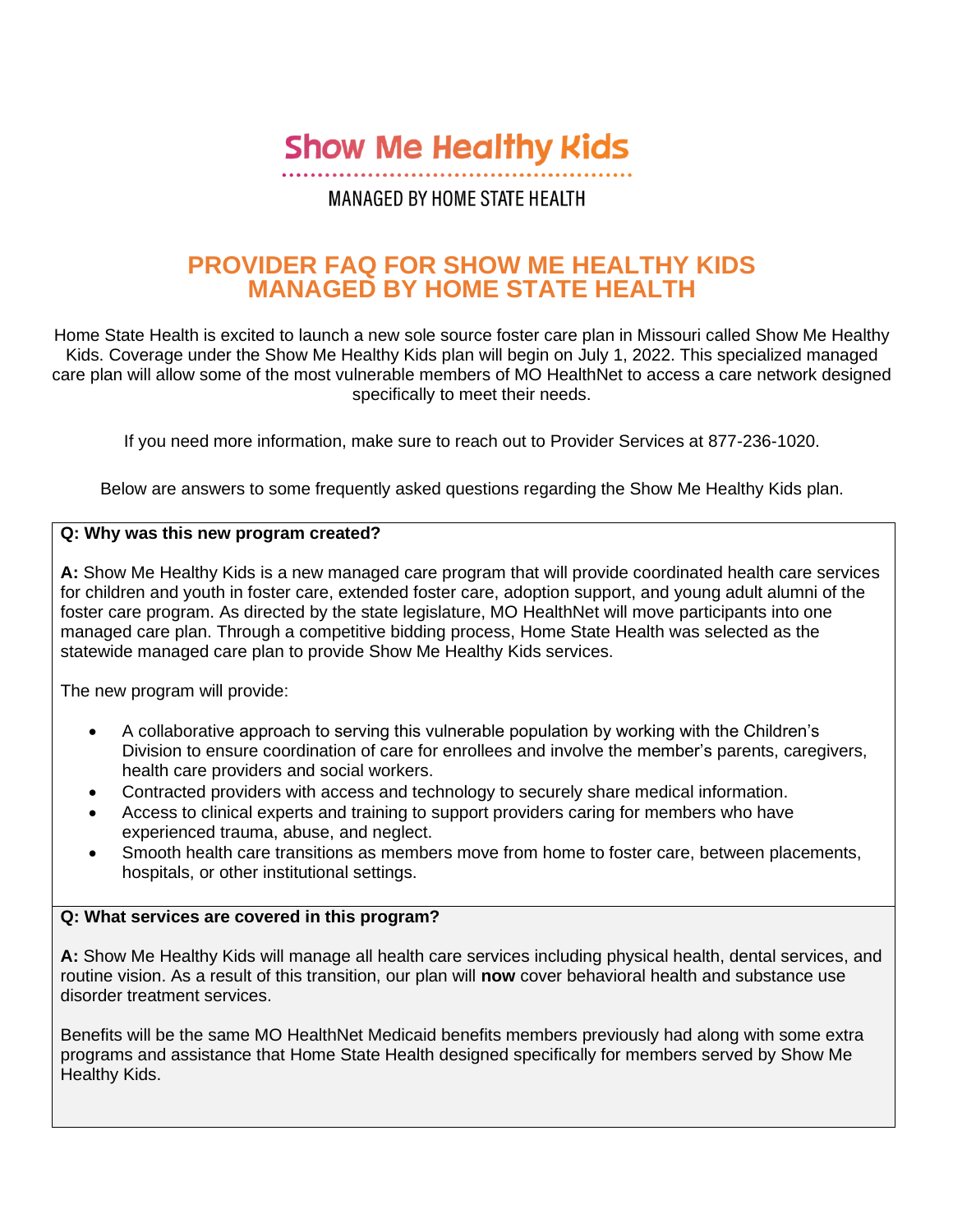## **Q: Who is automatically enrolled into this new program?**

**A:** Eligibility groups for Show Me Healthy Kids include:

- Children in the care and custody of the Missouri Department of Social Services
- Children receiving adoption or legal guardianship subsidy
- Former foster care youth under the age of 26, who were in foster care on their 18th birthday and covered by MO HealthNet (Missouri Medicaid),
- Also covered are former foster care youth under the age of 26, who were in foster care on their 18th birthday and covered by Medicaid from another state, and who are not currently eligible for Medicaid coverage under another program

## **Medical Eligibility (ME) Codes for the Show Me Healthy Kids program**:

| <b>ME Code</b>                         | <b>ME Code Description</b>                           |
|----------------------------------------|------------------------------------------------------|
| <b>DSS Division of Family Services</b> |                                                      |
| 07                                     | Foster Care $-$ IV $-$ E                             |
| 37                                     | <b>Title XIX-FFP/HDN</b>                             |
| 38                                     | Independent Foster Care Children - Ages 18 to age 26 |
| 08                                     | <b>CWS-FC</b>                                        |
| 66                                     | Child Welfare - HIF                                  |
| <b>Adoption Subsidy</b>                |                                                      |
| 56                                     | Adoption Subsidy $-$ IV $-$ E Eligible               |
| 36                                     | Adoption Subsidy - FFP                               |
| 57                                     | Adoption Subsidy - CWS                               |
| <b>DSS Division of Youth Services</b>  |                                                      |
| 29                                     | Div of Youth Svcs - FYS-FC                           |
| 52                                     | $DYS - GR$                                           |
| 50                                     | DYS - Poverty                                        |
| 68                                     | DYS - HIF                                            |

For additional information on Show Me Healthy Kids eligibility, including opt-out guidance, please refer to the Member Eligibility and Enrollment training module at the MHD Provider Education link <https://dss.mo.gov/mhd/providers/education/>

#### **Q. Will Show Me Healthy Kids members receive a new ID Card?**

**A.** Yes. Show Me Healthy Kids members will receive a new ID card. Sample card: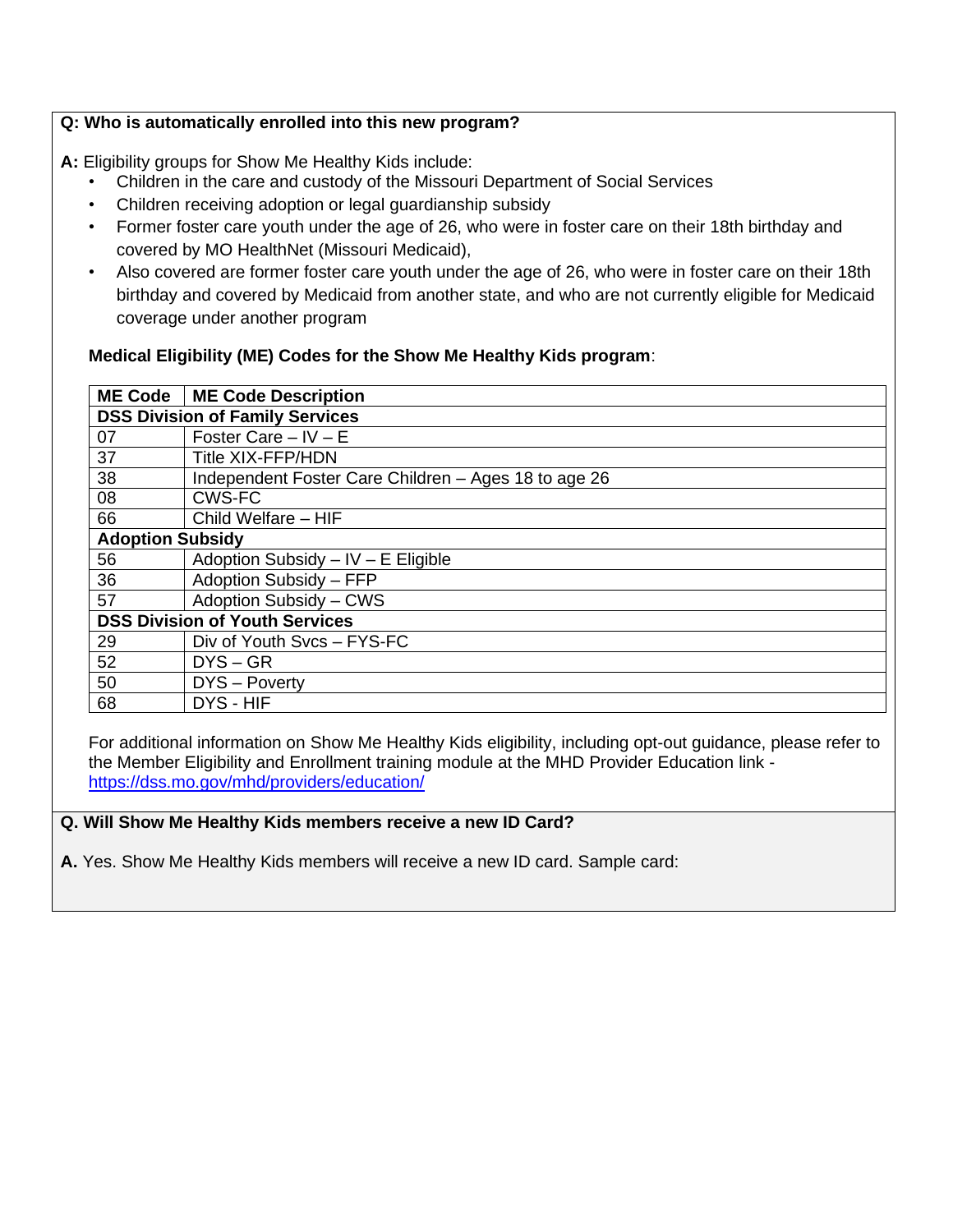

**A:** Eligibility for the program can be completed several different ways:

- Log into the State's secure portal at [www.emomed.com,](http://www.emomed.com/) available 24 hours a day, 7 days a week
- Check online through the Home State Health secure provider portal available at [www.homestatehealth.com,](http://www.homestatehealth.com/) available 24 hours a day, 7 days a week
- Contact Home State Health's Provider Services Team, Monday through Friday from 8AM 5PM, at 1-877-236-1020

**Q: If I am not contracted with Home State Health, who should I contact with questions about becoming a participating provider?**

**A:** Please visit<https://www.homestatehealth.com/providers/join-our-network.html> to request a contract. Or you may send an email to the Managed Care Contracting Team at [ManagedCareContracting@centene.com.](mailto:ManagedCareContracting@centene.com)

Please include "SMHK" in the email subject line and include your TIN and Group NPI in the body of the email. Please do not include PII or PHI in requests to our Managed Care Contracting team.

#### **Q: I currently only see the foster care population and I am not contracted with Show Me Healthy Kids, do I have to contract with Home State Health to continue to see the foster population?**

**A:** Yes, you will need to contract with Home State Health, please visit https://www.homestatehealth.com/providers/join-our-network.html to request a contract.

There will be a designation on our Find A Provider Tool that will indicate "Show Me Healthy Kids Only Provider".

If you wish to see members enrolled in Show Me Healthy Kids only, please be sure to indicate this when speaking with the Home State Health Contract Negotiator.

All new members to Show Me Healthy Kids have a 180-day continuity of care period for any care that began prior to joining Show Me Healthy Kids. During this 180-day period, 100% Medicaid reimbursement will be provided to Medicaid-enrolled providers who are willing to bill Home State Health without any additional authorization.

# **Provider Enrollment Requirements**

Group NPI may be obtained by visiting, NPPES (hhs.gov). This will be required for billing. In addition, you will need to register your Group NPI (s) and Individual NPI (s) with MMAC. This is required for payment.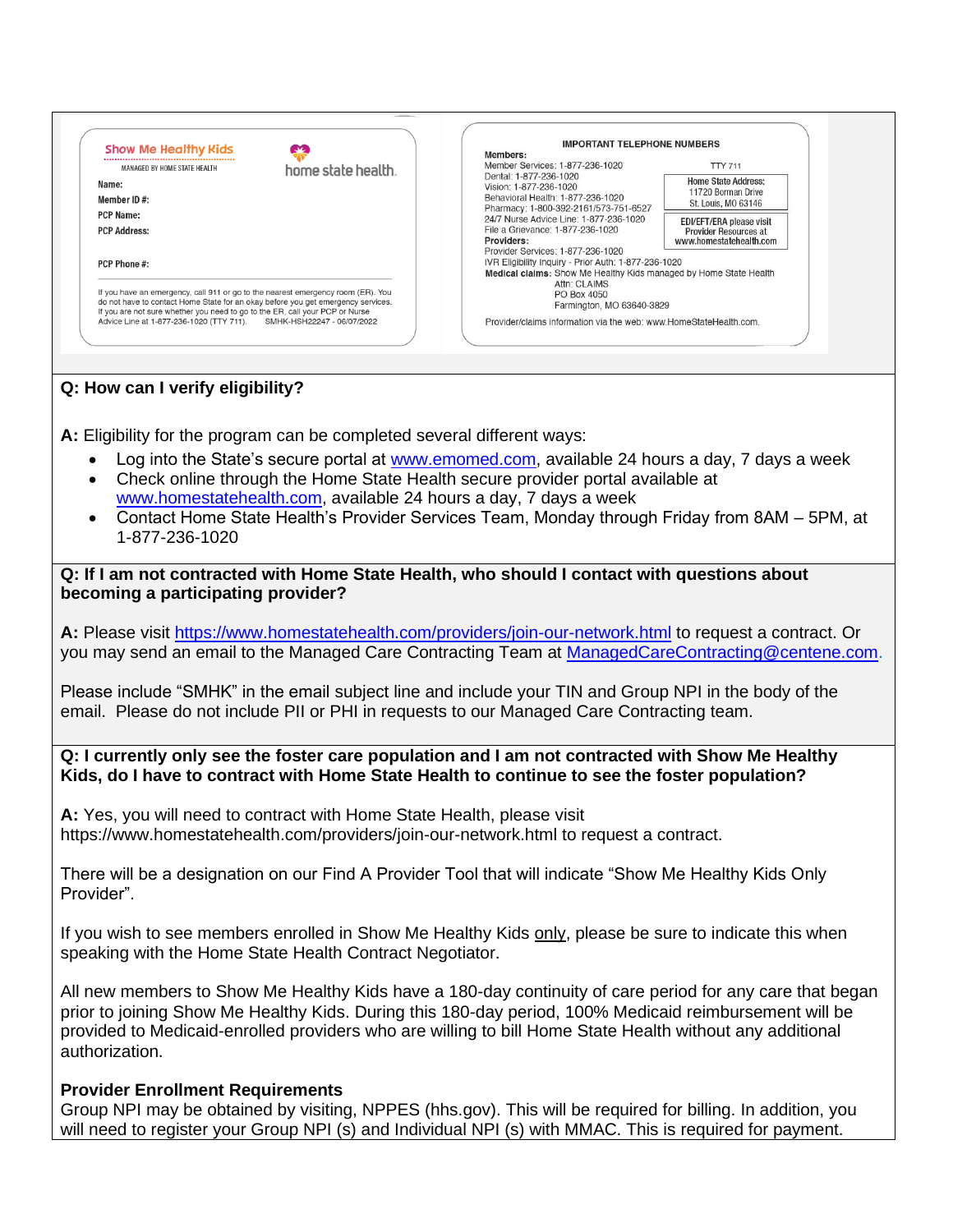#### **Q: If I'm already contracted with Home State Health, can I serve members enrolled in Show Me Healthy Kids?**

**A:** Yes, if you have an existing provider contract with Home State Health for all services you provide, you will not need a new contract for Show Me Healthy Kids.

If you want to confirm if your existing provider contract requires an amendment, email Home State Health's contracting team at [ManagedCareContracting@centene.com](mailto:ManagedCareContracting@centene.com)

Please include "SMHK" in the subject line of your email.

#### **Q. If I am already contracted how do I submit provider rosters?**

**A.** Provider rosters can be submitted via email to [CHHS\\_PROVIDER\\_ROSTER@CENTENE.COM.](mailto:CHHS_PROVIDER_ROSTER@CENTENE.COM)

Please utilize the appropriate roster format. Templates can be found on our website under provider resources.<https://www.homestatehealth.com/providers/tools-resources.html>**.** 

**Q: Do we need to do anything differently as a Home State Health provider when seeing members in the Show Me Healthy Kids program?**

**A:** Generally, providers caring for Show Me Healthy Kids will follow all the same requirements and processes as outlined in their contract, our online provider manual, and associated Provider Resources at **[www.homestatehealth.com](http://www.homestatehealth.com/)**.

There are two important appointment standard requirements that are different for members in the Show Me Healthy Kids plan:

- An appointment with a primary care provider within 24-72 hours of being initially placed into care.
- A comprehensive exam within 30 days of being placed into care.

**Q: I am currently treating a patient who will automatically be in Show Me Health Kids on July 1, but I am not contracted with Home State Health. Can I still provide services during the transition to a new provider?**

**A:** All new members to Show Me Healthy Kids have a 180-day continuity of care period for any care that began prior to joining Show Me Healthy Kids. During this 180-day period, 100% Medicaid reimbursement will be provided to Medicaid-enrolled providers who are willing to bill Home State Health without any additional authorization.

If you decide not to join our network, we will work with you, the member, and the member's foster parents or guardian on transitioning care to a provider in the Show Me Healthy Kid's network.

**Q: I treat children and young adults who are currently enrolled in another managed care plan, and I have received prior authorizations for services after July 1, 2022. What will happen now?**

**A:** Home State Health will be receiving information from the other managed care plans prior to July 1st, on existing authorizations and services. We are working with the other managed care plans to ensure a smooth transition of services that started prior to joining the new program.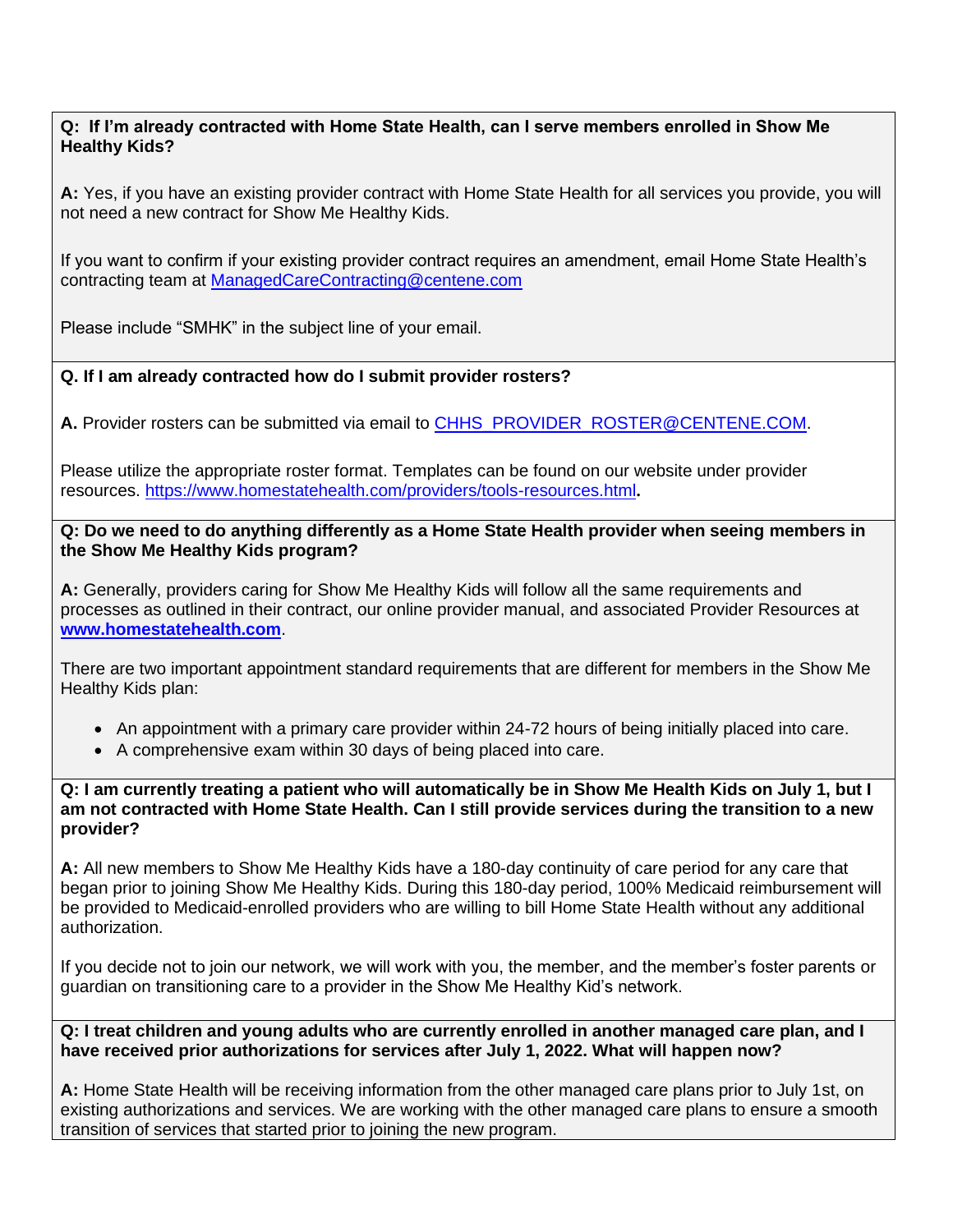# **Authorizations:**

- Home State Health will honor authorizations for outpatient services and inpatient admissions issued by other MCOs or the Medicaid FFS program for admission dates on or after 7/1/2022.
- There is a 180-day transition period in place, beginning July 1, 2022, where members can continue to see their current providers for covered outpatient benefits without additional authorization from Home State Health, whether the provider is contracted with Home State Health.
- Hospitals will follow the submission process currently used by Home State Health. Providers are encouraged to utilize Home State Health's secure provider portal to submit authorizations, it's quick and easy.

# **Inpatient admissions with a start date prior to 7/1/2022:**

- If a Foster Care Member covered by another MCO or Medicaid FFS is admitted to the acute hospital setting prior to and overlapping the 7/1/2022 start date of Show Me Healthy Kids, the entity responsible on the date of admission is to provide Home State Health with information on the approved admission AND pay the hospital for the entire stay.
- This applies to all inpatient stays whether behavioral health or physical health and whether the member is covered under FFS or by another managed care program. Home State Health will assist with coordination of discharge needs.
- Home State Health's care management team will work with the hospital staff to coordinate post-stay needs and facilitate a safe transition.
- Upon discharge from the acute hospital setting, Home State Health accepts full responsibility for costs for the Specialty Plan Member.

# **Q: Will dental services be provided through Show Me Healthy Kids?**

**A:** Yes.

# **Q: What are the covered services?**

**A:** Show Me Healthy Kids will manage all health care services including physical health, dental services, and routine vision. As a result of this transition, our plan will now cover behavioral health and substance use disorder treatment services.

Benefits will be the same MO HealthNet Medicaid benefits members previously had along with some extra programs and assistance that Home State Health designed specifically for members served by Show Me Healthy Kids.

**Q: How will members in foster care be referred preferentially to mental healthcare centers/providers trained in evidence-based therapies and Trauma Informed Care (TIC)?**

**A:** Home State Health's behavioral health team has national experience in evidence-based and promising practices for members in the child welfare system. We are working to expand our behavioral health provider network and identify providers who are trained in evidence-based practices and TIC.

We will work with providers, caregivers, social workers, and stakeholders to identify and build relationships with providers who deliver TIC. Home State Health has also hired a team of community educators who will provide training on evidence-based practices, TIC, and other relevant topics to providers and the community.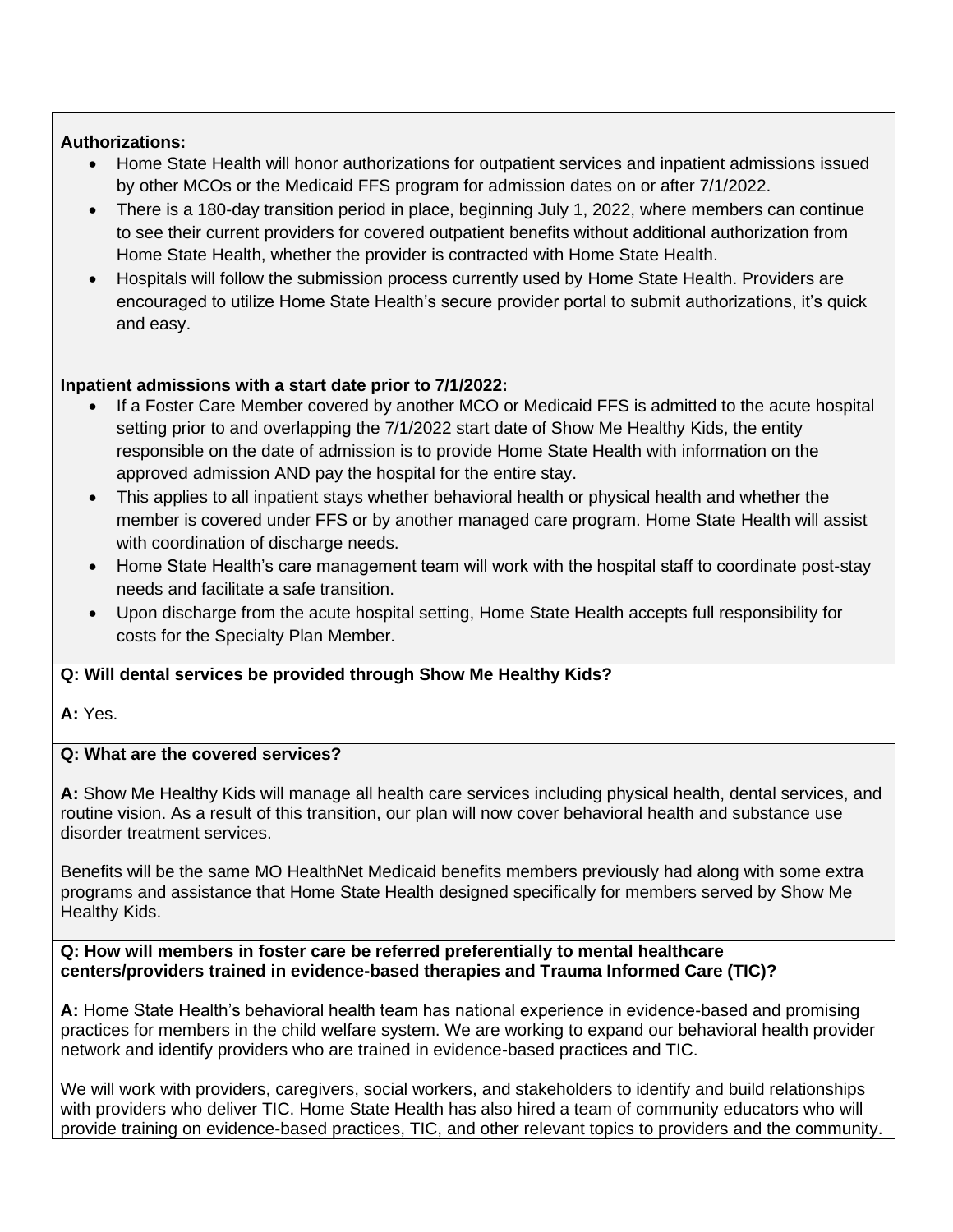### **Q: How will Show Me Healthy Kids provide care to members with complex healthcare needs?**

**A:** Home State Health has designed a health care coordination model that will support the complex health and social/behavioral needs of our members. The model provides a scalable, intensive service coordination role with full integration of physical and behavioral health roles. The health care coordination team is based on an Integrated Care Coordination Team (ICCT) model using a multidisciplinary approach—coordinating across the health and child welfare system—to deliver care management and coordination services, with a health care coordinator assigned as the team lead and single point of contact.

For complex member needs, the team lead will be a nurse or behavioral health clinician, dependent upon the primary needs. Outreach will be conducted as frequently as needed, and the member will stay with the care coordinator in complex care management for as long as needed.

#### **Q: When a member in foster care returns to their biological parents, will they remain with Home State Health providers?**

**A:** Biological parents have the option to keep their child with Home State Health if the family is eligible for Medicaid.

#### **Q: How will Show Me Healthy Kids address the transfer of foster member's health information?**

**A:** Home State Health will be adding future enhancements to our secure portal to continuously help serve as a community health record for enrollees.

Currently, through the Home State Health secure portal, providers can:

- View the PCP panel (patient list)
- Check member eligibility
- View Members' health record
- View member gaps in care
- Review Provider/Patient Analytics (quality scorecard including loyalty and risk scores)
- View and submit claims and adjustments
- View payment history
- View and submit prior authorizations
- View and submit Notification of Pregnancy
- Submit demographic changes
- Contact us securely and confidentially

#### **Q: What if I have questions about filing a claim?**

**A:** Covered Services should be billed to Home State Health beginning July 1, 2022, using the appropriate billing form (UB or CMS 1500) or 837 format. Claims should include the billing TIN/Group NPI enrolled with Home State Health and the MO HealthNet.

Show Me Healthy Kids Provider Services Representatives can provide information on filing a claim, claim status, and payment policies as well as provide guidance on submitting appeals. You can call Provider Services at 1-877-236-1020, Monday through Friday from 8AM to 5PM CT or login to our secure provider portal at [www.homestatehealth.com](http://www.homestatehealth.com/) 24 hours a day, 7 days a week.

#### Providers can submit claims: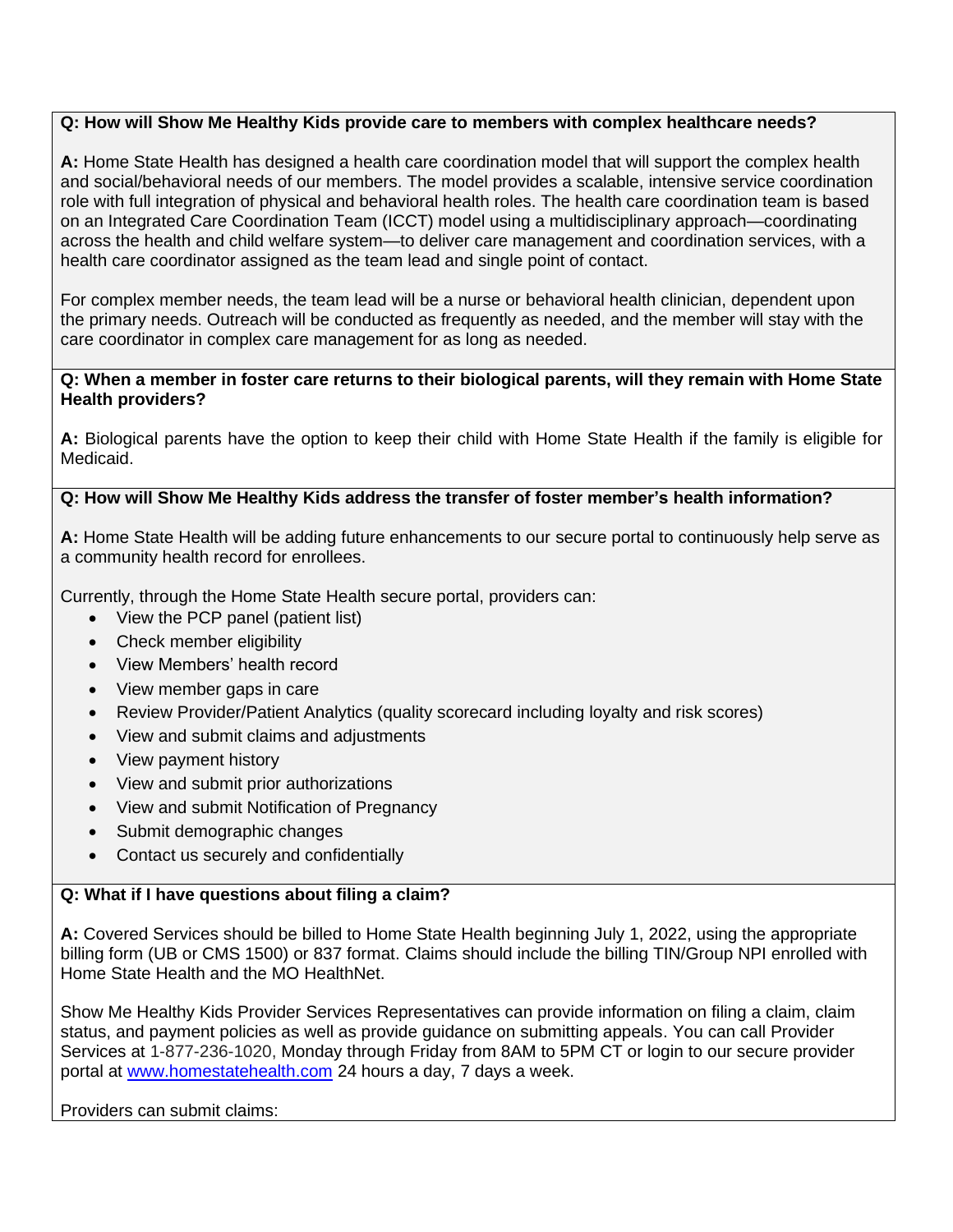- Electronically via Availity or their preferred clearinghouse using Home State's Payor IDs (medical: 68069 behavioral health: 68068)
- Via our secure provider portal at [www.homestatehealth.com](http://www.homestatehealth.com/)
- On paper mailed to:

#### **Home State Health Plan** Claim Processing Department P. O. Box 4050 Farmington, MO 63640- 3829

#### **Home State Health Behavioral Health**

Attn: Claims PO Box 7400 Farmington, MO 63640-3827

In addition, Home State Health's Provider Resources Webpage offers a wealth of information regarding core functions including our provider manual which has a dedicated section on claim submission. Please visit: <https://www.homestatehealth.com/providers/tools-resources.html> **to learn more**

## **Q: What kind of training will be available to providers on this program?**

**A:** We offer many courses to support continuing education for providers, enhance integrated care, and expand use of best practices. We offer specialized topic training for your staff. Our library of topics includes in-person and web-based instruction on Trauma Informed Care, resiliency, behavior management and much more. Please see our website for more information. [https://www.homestatehealth.com/providers/provider](https://www.homestatehealth.com/providers/provider-training.html)[training.html](https://www.homestatehealth.com/providers/provider-training.html)

In addition, our Provider Relations team will host orientations via webinar for providers with information regarding the core functions of Show Me Healthy Kids. To receive information on these webinars, please be sure to register your email here:<https://www.homestatehealth.com/providers/provider-news.html>

#### **Q: Where can I find more resources on working with members who have experienced trauma, abuse, and neglect?**

**A:** Please check<https://www.homestatehealth.com/providers/provider-training.html> (Behavioral Health Training) for a variety of online resources on trauma, abuse, and neglect. Show Me Healthy Kids provides interactive web-based trauma focused training for both providers and caregivers through Foster Care EDU at<https://www.centenefostercare.com/training/provider-training.html>

#### **Live Webinars:**

- We continue to offer live and interactive webinars. Training descriptions and registration links are now available on a variety of topics. We also have webinars and trainings specific to foster parents and foster care case workers.
- When searching for a training that is eligible for continuing education make sure to read the description in the registration link to see which licenses and credentialing boards have been approved for continuing education, as this varies between courses.